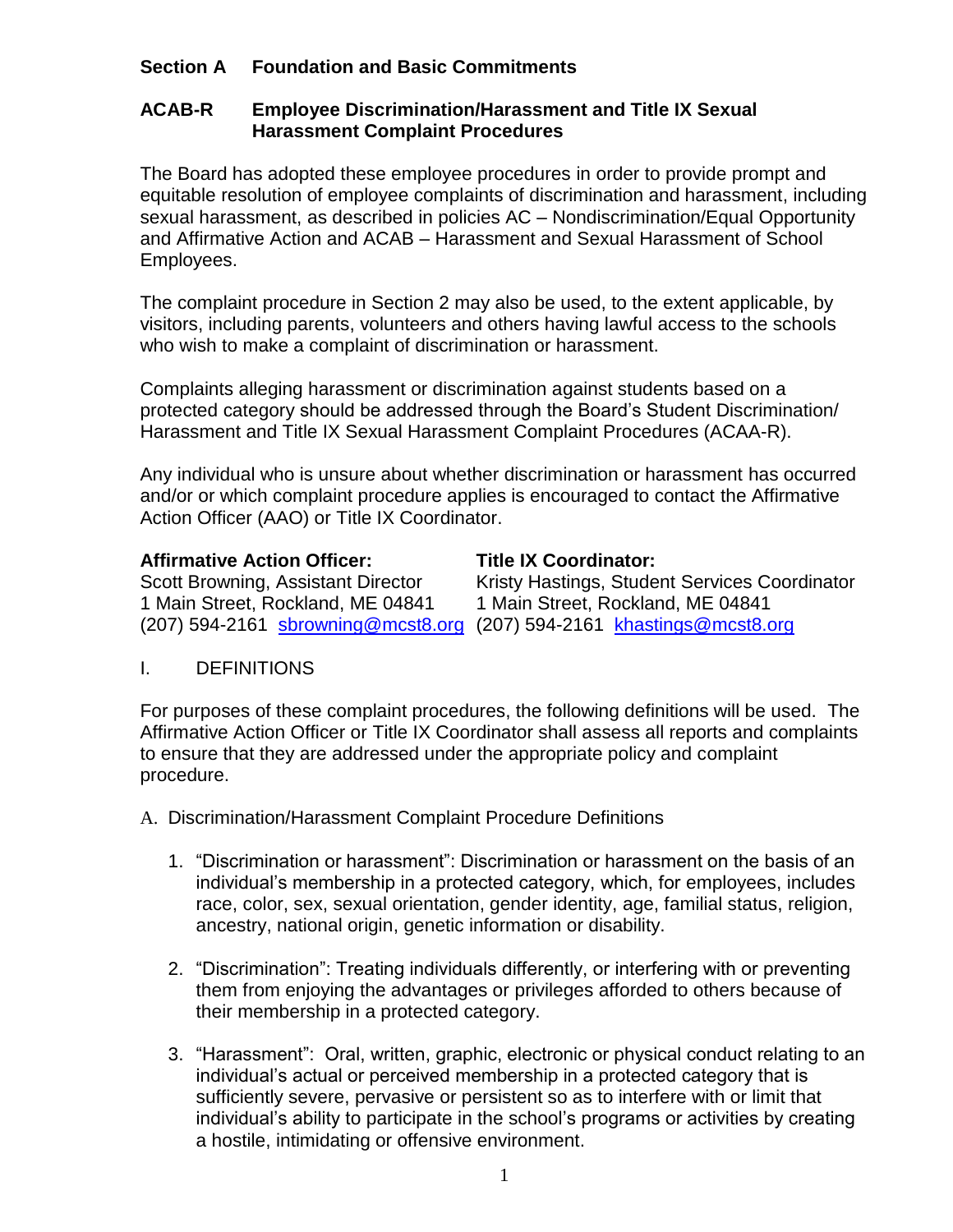- 4. Under Title VII and under Maine law/regulations, sexual harassment is defined differently than under Title IX. Maine Human Rights Commission regulations define sexual harassment as conduct on the basis of sex which satisfies one or more of the following:
	- a. Submission to such conduct is made either explicitly or implicitly a term or condition of an individual's employment;
	- b. Submission to or rejection of such conduct by an employee is used as the basis for employment decisions affecting the employee; or
	- c. Such conduct has the purpose or effect of unreasonably interfering with an individual's work performance or creating an intimidating, hostile or offensive working environment.
- 5. "Sexual orientation": Under Maine law, this means a person's "actual or perceived heterosexuality, bisexuality, homosexuality or gender identity or expression."
- 6. "Gender identity": Under Maine law, this means "the gender-related identity, appearance, mannerisms or other gender-related characteristics of an individual, regardless of the individual's assigned sex at birth."
- 7. "Complaint" is defined as an allegation that an employee or other third party has been discriminated against or harassed on the basis of race, color, sex, sexual orientation, gender identity, age, familial status, religion, ancestry, national origin, genetic information or disability (and in regard to sex, conduct not otherwise addressed in the Title IX regulations and Section 3 of ACAB-R).
- 8. "Employee": Whenever the term "employee" is used in Section 2, it includes visitors or others who have a lawful basis to make a complaint of discrimination or harassment.
- 9. "Familial status": Under Maine law, this means a family unit that contains:
	- a. One or more individuals who have not attained 18 years of age and are living with a parent or another person having legal custody of the individual or individuals or the designee of the parent or other person having custody with the written permission of the parent or other person; or
	- b. One or more individuals 18 years of age or older who lack the ability to meet essential requirements for physical health, safety or self-care because the individual or individuals are unable to receive and evaluate information or make or communicate decisions.
- B. Title IX Sexual Harassment Complaint Procedure Definitions
	- 1. "Title IX sexual harassment": Under the federal Title IX regulations, sexual harassment includes the following conduct on the basis of sex which takes place within the context of the school's education programs and activities: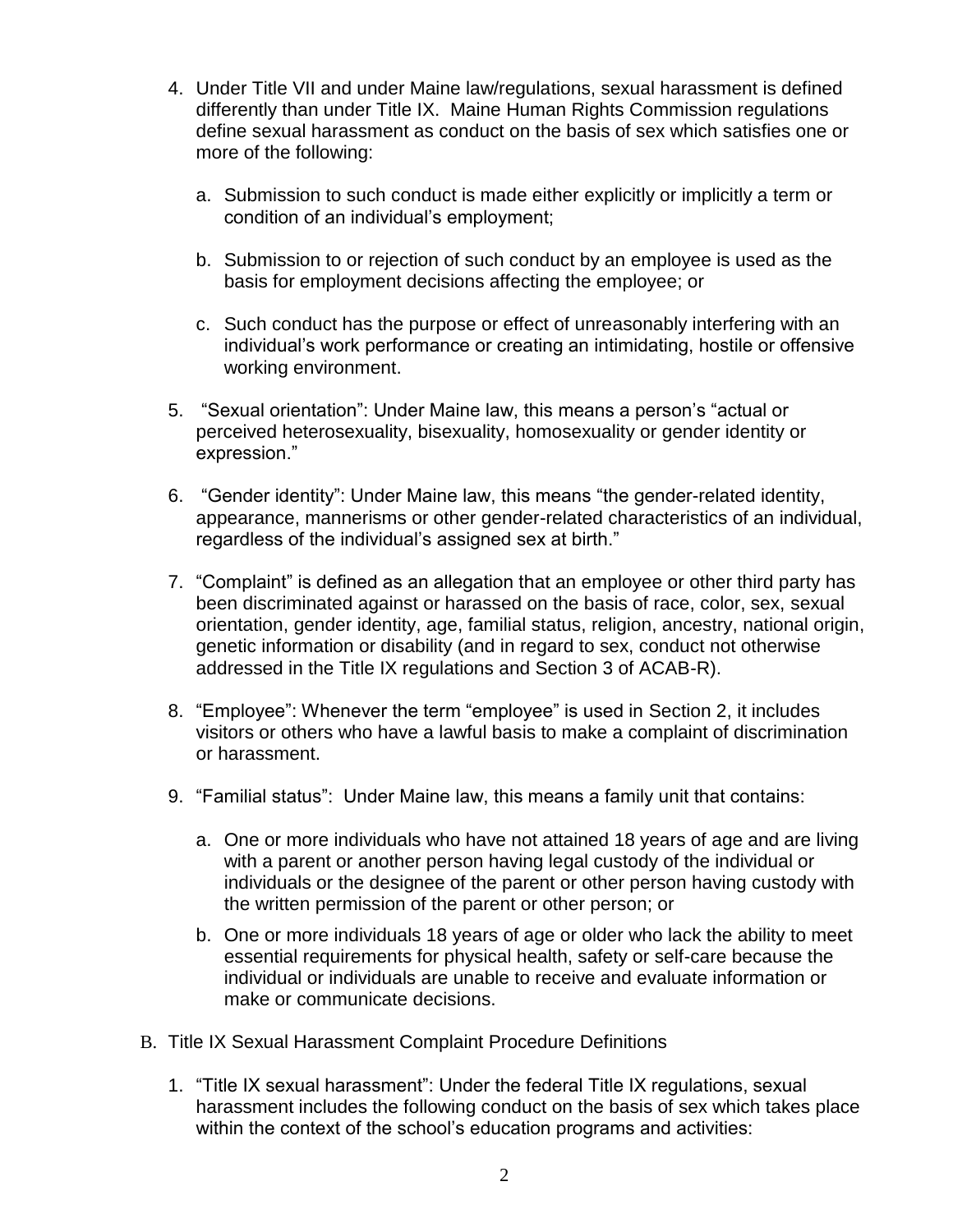- a. "Quid pro quo" sexual harassment by a school employee: Conditioning a school aid, benefit or service (such as a promotion or favorable evaluation) on an individual's participation in unwelcome sexual conduct;
- b. "Hostile environment" sexual harassment: Unwelcome conduct based on sex that a reasonable person would determine is so severe, pervasive and objectively offensive that it effectively denies an individual's equal access to the school's education programs and activities; or
- c. Sexual assault, dating violence, domestic violence and stalking as these terms are defined in federal laws.
- 2. "Report": Under the Title IX regulations, any individual may make a report of sexual harassment involving an employee, whether the individual is the alleged victim or not. A report must be made to the Affirmative Action Officer or Title IX Coordinator. A report triggers certain actions by the AAO or Title IX Coordinator for the alleged victim of sexual harassment, but an investigation is not conducted unless a "Formal Complaint" is filed.
- 3. "Formal Complaint": Under Title IX, the alleged victim of sexual harassment can file a written complaint that triggers the complaint procedure in Section 3 of ACAB-R. Only a school employee (and in certain circumstances, the AAO or Title IX Coordinator) may file a formal complaint.
- 4. "Employee": For the purpose of this procedure, "employee" means an applicant for employment or a current employee of the school.

## II. DISCRIMINATION/HARASSMENT COMPLAINT PROCEDURE

This procedure should be used for any complaint of unlawful harassment or discrimination based on a protected category which does not involve Title IX sexual harassment.

- A. How to Make A Complaint
	- 1. An employee who believes they have been unlawfully harassed or discriminated against (as such terms are defined in Section 1.A.1-3) is encouraged to try to resolve the problem by informing the individual(s) that the behavior is unwelcome or offensive, and requesting that the behavior stop. This shall not prevent the employee from making an immediate complaint to the AAO or Title IX Coordinator.
	- 2. Any employee who believes they have been harassed or discriminated against should report their concern promptly to the AAO or Title IX Coordinator. A written complaint must include basic information concerning the allegation of harassment or discrimination (i.e., date, time, location, individual(s) who alleged engaged in harassment or discrimination, description of allegation).
	- 3. Employees who are unsure as to whether unlawful discrimination or harassment has occurred, or who need assistance in preparing a written complaint, are encouraged to discuss the matter with the AAO or Title IX Coordinator.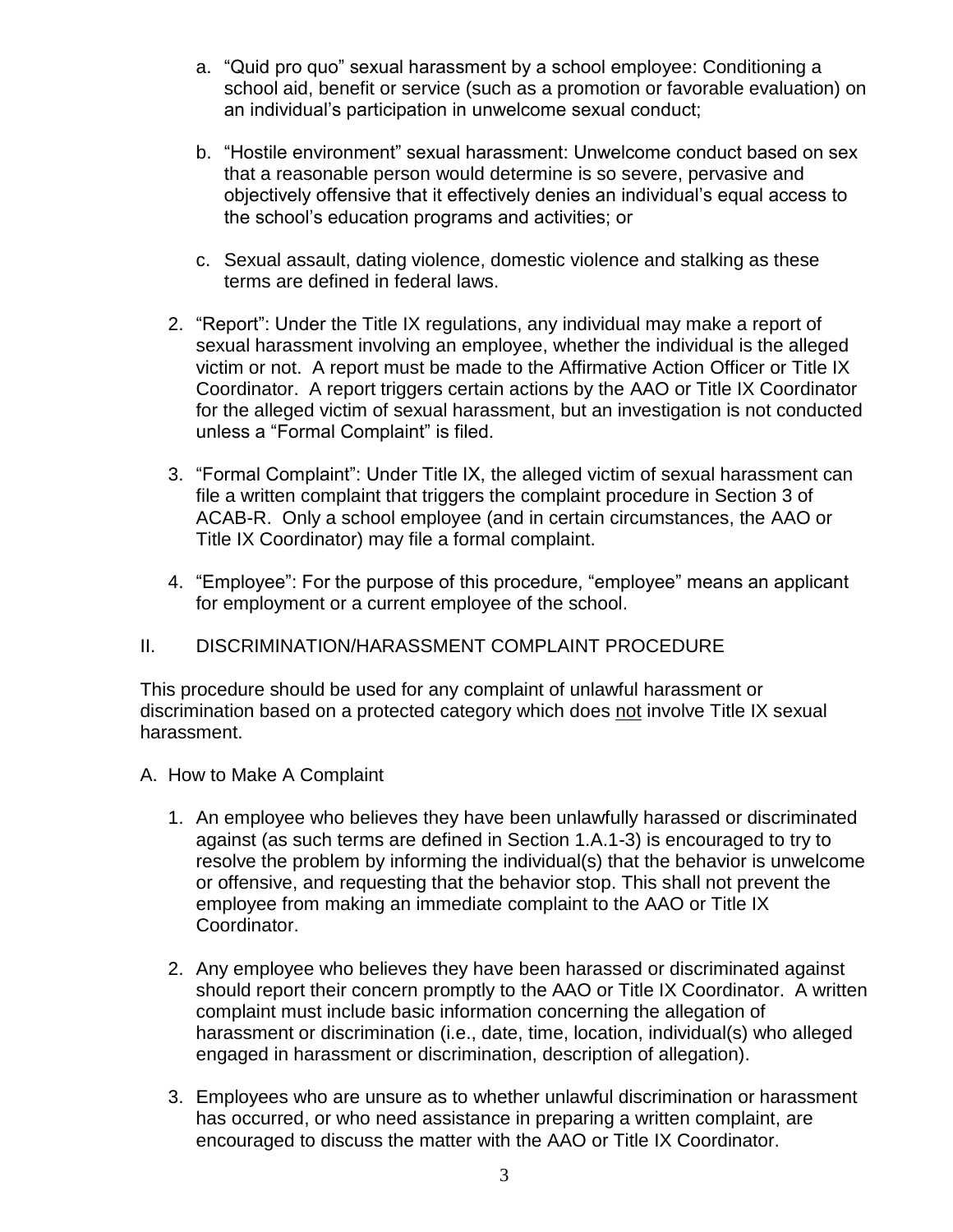- 4. Employees will not be retaliated against for reporting suspected discrimination or harassment, or for participating in an investigation. Retaliation is illegal under federal and state nondiscrimination laws, and any retaliation will result in disciplinary measures, up to and including discharge.
- 5. Any employee who believes they have been discriminated against or harassed is encouraged to utilize the school's complaint procedure. However, employees are hereby notified that they also have the right to report incidents of discrimination or harassment to the Maine Human Rights Commission, 51 State House Station, Augusta, Maine 04333 (telephone: 207-624-6290) and/or to the federal Office for Civil Rights, U.S. Department of Education, 5 Post Office Square, 8th Floor, Boston, MA 02109-3921 (telephone: 617-289-0111).
- B. Complaint Handling and Investigation
	- 1. The AAO or Title IX Coordinator will promptly inform the Director and the person who is the subject of the complaint (respondent) that a complaint has been received.
	- 2. The AAO or Title IX Coordinator may pursue an informal resolution of the complaint with the agreement of the parties involved. Any party to the complaint may decide to end the informal resolution process and pursue the formal process at any point. Any informal resolution is subject to the approval of the parties and the Director, who shall consider whether the resolution is in the best interest of the school and the parties in light of the particular circumstances and applicable policies and laws.
	- 3. The AAO or Title IX Coordinator may implement supportive measures (consistent with any applicable collective bargaining agreement provisions) to reduce the risk of further discrimination or harassment while an investigation is pending. Examples of supportive measures include, but are not limited to, ordering no contact between the individuals involved; changing a work location or changing a work schedule.
	- 4. The complaint will be investigated by a trained internal or external individual designated by the Director and the AAO or Title IX Coordinator. Any complaint about an employee who holds a supervisory position shall be investigated by a person who is not subject to that supervisor's authority. Any complaint about the Director should be submitted to the Chair of the Board, who should consult with legal counsel concerning the handling and investigation of the complaint.
	- 5. The investigator shall consult with the AAO or Title IX Coordinator as agreed during the investigation process.
	- 6. The respondent will be provided with an opportunity to be heard as part of the investigation. The complainant shall not be required to attend meetings with the respondent, but may choose to do so as part of an informal resolution process.
	- 7. The complainant and the respondent may suggest witnesses and/or submit materials they believe are relevant to the complaint.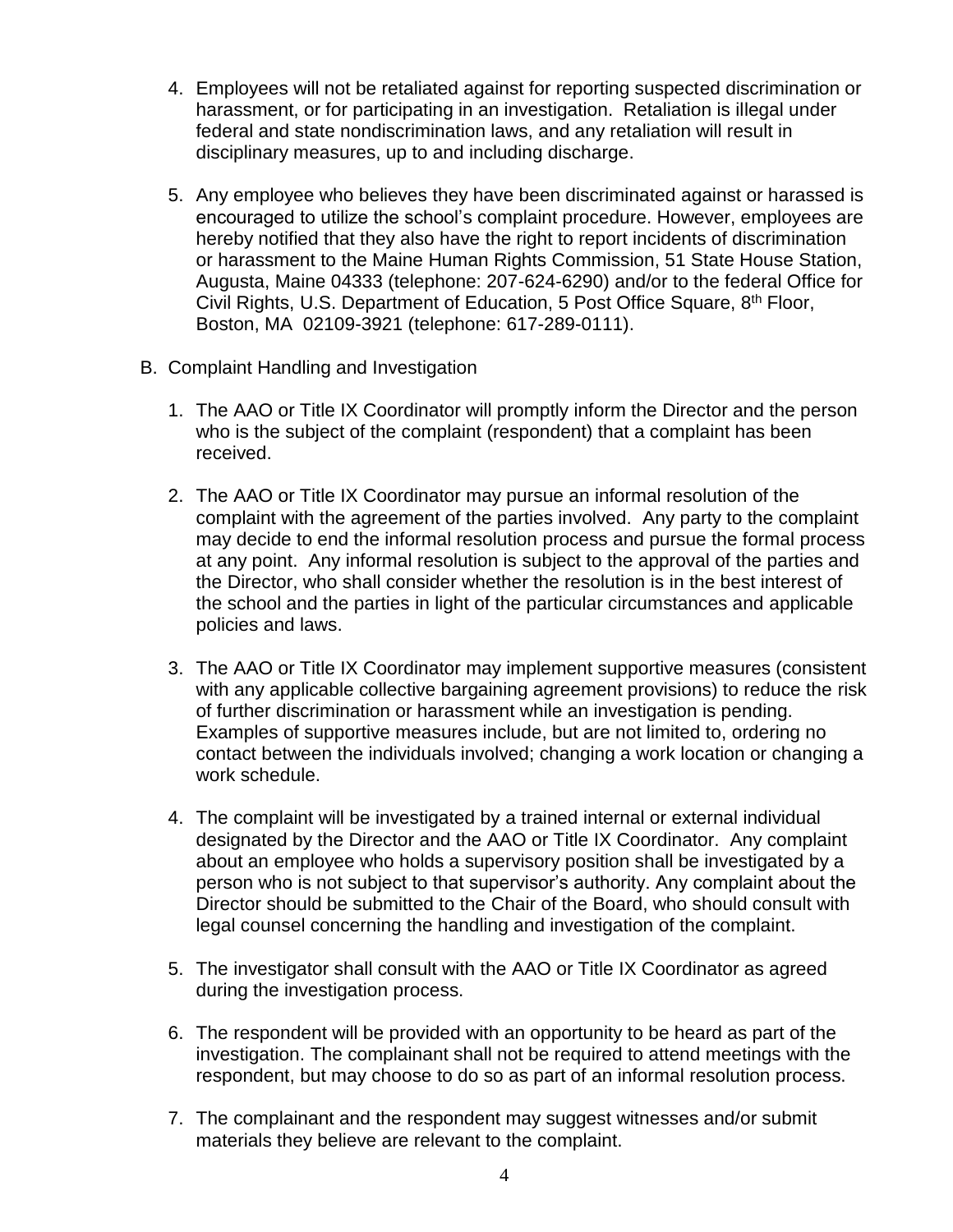- 8. If the complaint is against an employee of the school, any rights conferred under an applicable collective bargaining agreement shall be applied.
- 9. Privacy rights of all parties to the complaint shall be maintained in accordance with applicable state and federal laws.
- 10.The investigation shall be completed within 40 business days of receiving the complaint, if practicable. Reasonable extensions of time for good reason shall be allowed.
- 11.The investigator shall provide a written report and findings to the AAO or Title IX Coordinator.
- C. Findings and Subsequent Actions
	- 1. The AAO or Title IX Coordinator shall consult with the Director concerning the investigation and findings.
	- 2. If there is a finding that discrimination or harassment occurred, the AAO or Title IX Coordinator, in consultation with the Director:
		- a. Shall determine what remedial action, if any, is required to end the discrimination or harassment, remedy its effect and prevent recurrence; and
		- b. Determine what disciplinary action should be taken against the individual(s) who engaged in discrimination or harassment, if any.
	- 3. Inform the complainant and the respondent in writing of the results of the investigation and its resolution (in accordance with applicable state and federal privacy laws).
- D. Appeals
	- 1. After the conclusion of the investigation, the complainant or respondent may seek an appeal of the findings solely on the basis of either: (a) prejudicial procedural error or (b) the discovery of previously unavailable relevant evidence that could significantly impact the outcome.
	- 2. Appeals must be submitted in writing to the Director within five business days after receiving notice of the resolution.
	- 3. Upon receipt of a valid appeal, the Director shall provide notice to the other party, along with an opportunity to provide a written statement within five business days.
	- 4. The Director shall review the available documentation and may conduct further investigation if deemed appropriate.
	- 5. The Director's decision on the appeal shall be provided to the parties within 10 business days, if practicable.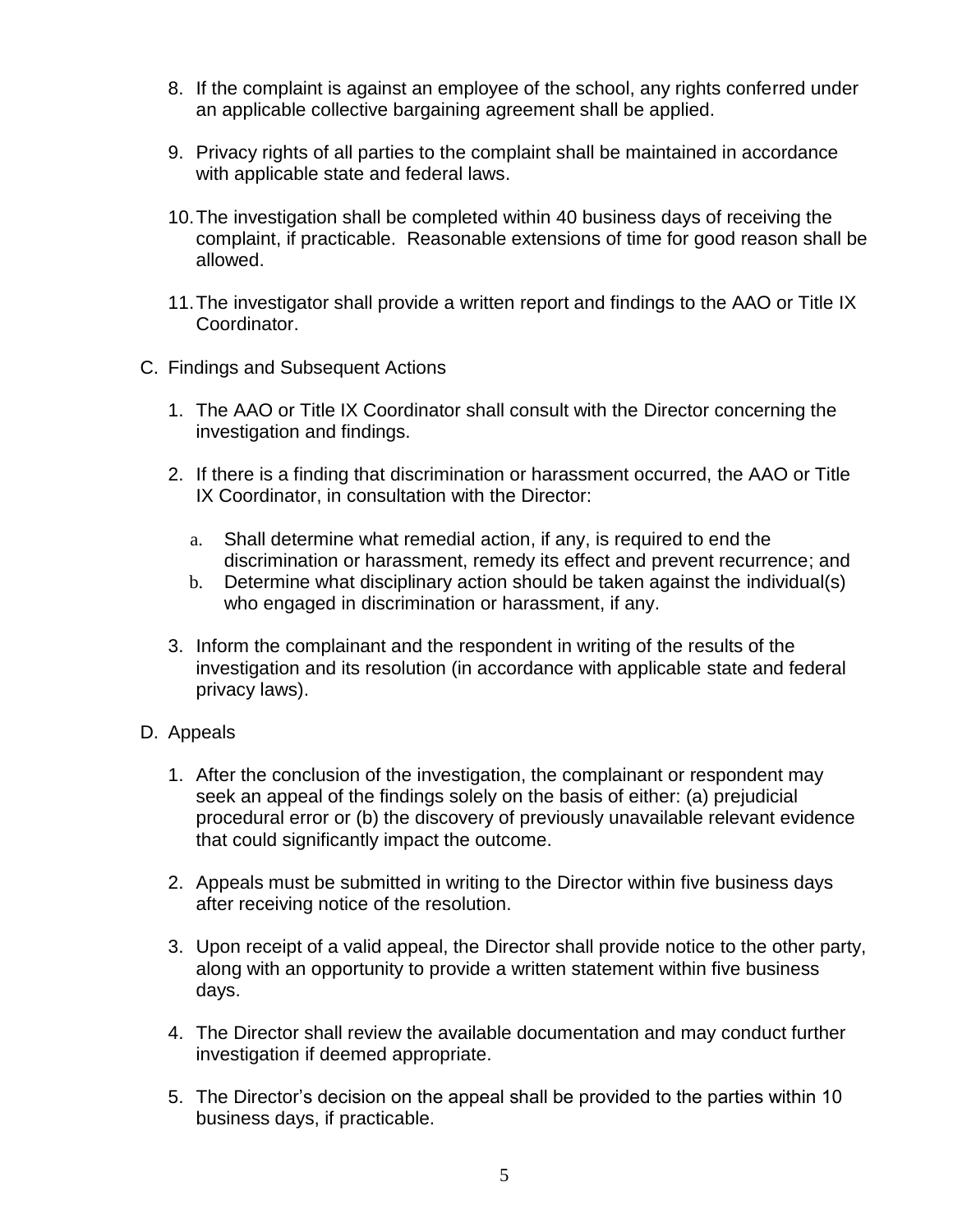- 6. The Director's decisions may be appealed to the Board within 10 business days. The Board's decision shall be final.
- E. Records

The Title IX Coordinator shall keep a written record of the complaint process.

## III. TITLE IX SEXUAL HARASSMENT COMPLAINT PROCEDURE

This section should be used only for complaints of Title IX sexual harassment as defined in Section 1.B.1.

- A. How to Make A Report
	- 1. Any individual who believes an employee has been sexually harassed (as this term is defined in Section 1.B.1) may make a report to the AAO or Title IX Coordinator.
	- 2. If the individual making the report is the alleged victim, or if the alleged victim is identified by the individual making the report, the AAO or Title IX Coordinator will meet with the alleged victim to discuss supportive measures that may be appropriate in the particular circumstances and explain the process for filing a formal complaint.
		- a. Supportive measures are individualized measures designed to ensure the employee can continue to access and perform their work (such as requiring no contact between individuals, temporarily moving work locations or changing schedules, etc.).
		- b. Supportive measures may be continued even if the alleged victim chooses not to file a formal complaint, if appropriate under the particular circumstances.
	- 3. The school cannot provide an informal resolution process for resolving a report until a formal complaint is filed.
	- 4. Employees will not be retaliated against for reporting sexual harassment, or for participating in an investigation. Retaliation is illegal under federal and state nondiscrimination laws, and any retaliation will result in disciplinary actions, up to and including discharge.
	- 5. Any employee who believes they have been the victim of sexual harassment is encouraged to utilize the school's complaint procedures. However, employees are hereby notified that they also have the right to report sexual harassment to the Maine Human Rights Commission, 51 State House Station, Augusta, Maine 04333 (telephone: 207-624-6290) and/or to the federal Office for Civil Rights, U.S. Department of Education, 5 Post Office Square, 8<sup>th</sup> Floor, Boston, MA 02109-3921 (telephone: 617-289-0111).
	- 6. The Director shall be informed of all reports and formal complaints of sexual harassment.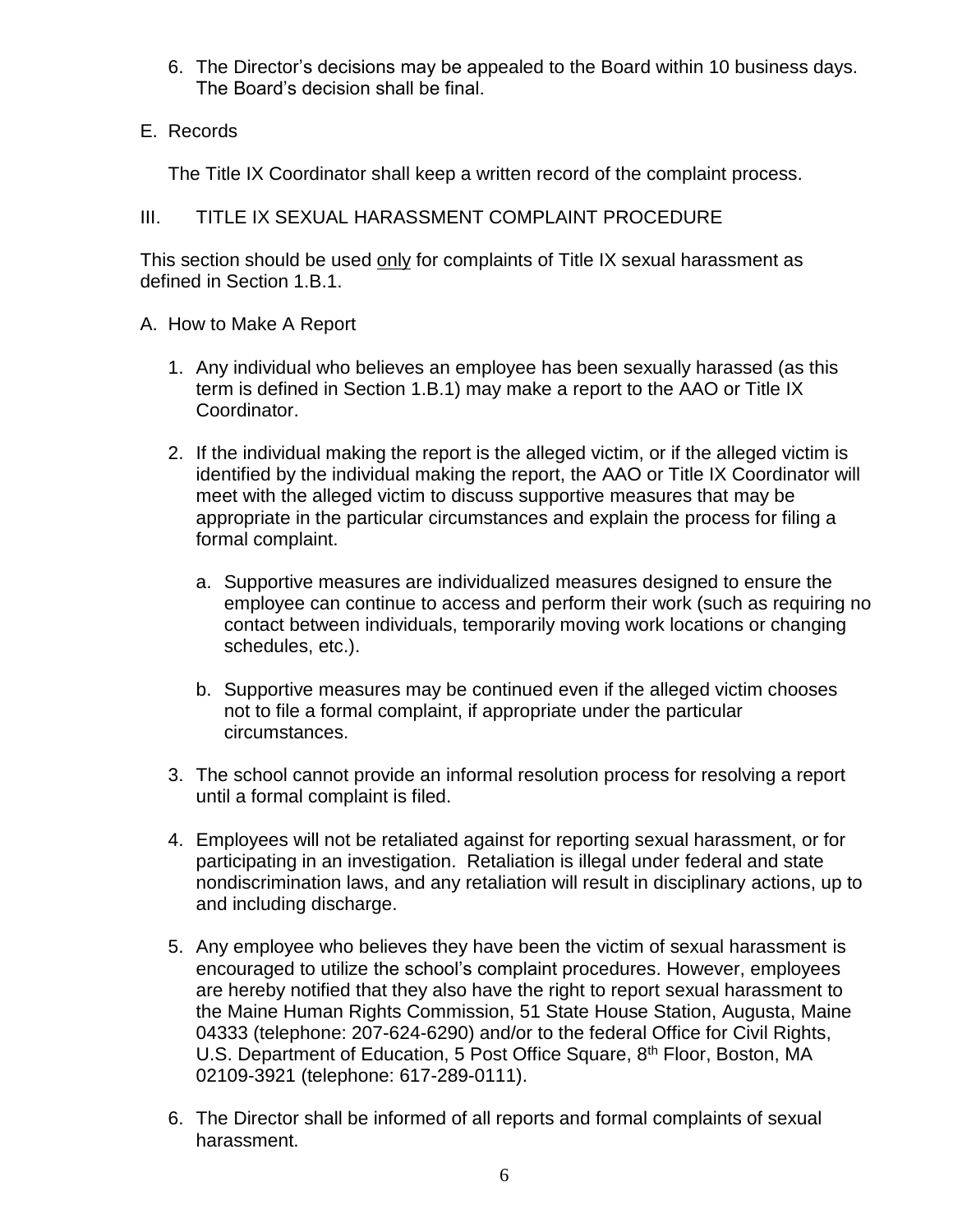- B. How to Make A Formal Complaint
	- 1. An alleged victim may file a formal written complaint requesting investigation of alleged Title IX sexual harassment. The written complaint must include basic information concerning the allegation of sexual harassment (i.e., date, time, location, individual(s) who alleged engaged in sexual harassment, description of allegation).

Employees who need assistance in preparing a formal written complaint, are encouraged to consult with the AAO or Title IX Coordinator.

- 2. In certain circumstances, the AAO or Title IX Coordinator may file a formal complaint even when the alleged victim chooses not to. Examples include if the respondent (person alleged to have engaged in sexual harassment) has been found responsible for previous sexual harassment or there is a safety threat within the school). In such cases, the alleged victim is not a party to the case, but will receive notices as required by the Title IX regulations at specific points in the complaint process.
- 3. In accordance with the Title IX regulations, the AAO or Title IX Coordinator must dismiss a formal complaint under this Title IX procedure if: a) the conduct alleged in the formal complaint does not constitute sexual harassment under the Title IX regulations and this policy; b) if the conduct alleged did not occur within the scope of the school's education programs and activities, or c) did not occur in the United States.
- 4. In accordance with the Title IX regulations, the AAO or Title IX Coordinator may dismiss a formal complaint under this Title IX procedure if: a) a complainant withdraws the formal complaint, or withdraws particular allegations within the complaint; b) the respondent is no longer employed by the school; or c) there are specific circumstances that prevent the school from gathering evidence sufficient to reach a determination regarding the formal complaint.
- 5. If a formal complaint is dismissed under this Title IX procedure, the AAO or Title IX Coordinator will promptly and simultaneously send written notices to the parties explaining the reasons. Parties have the opportunity to appeal dismissals in accordance with subsection I below.
- 6. If the conduct alleged potentially violates other laws, Board policies and/or professional expectations, the school may address the conduct under Section 2 or another applicable policy/procedure.
- C. Administrative Leave

The Director may place a respondent on administrative leave during the complaint procedure in accordance with any applicable State laws, school policies and collective bargaining agreement provisions.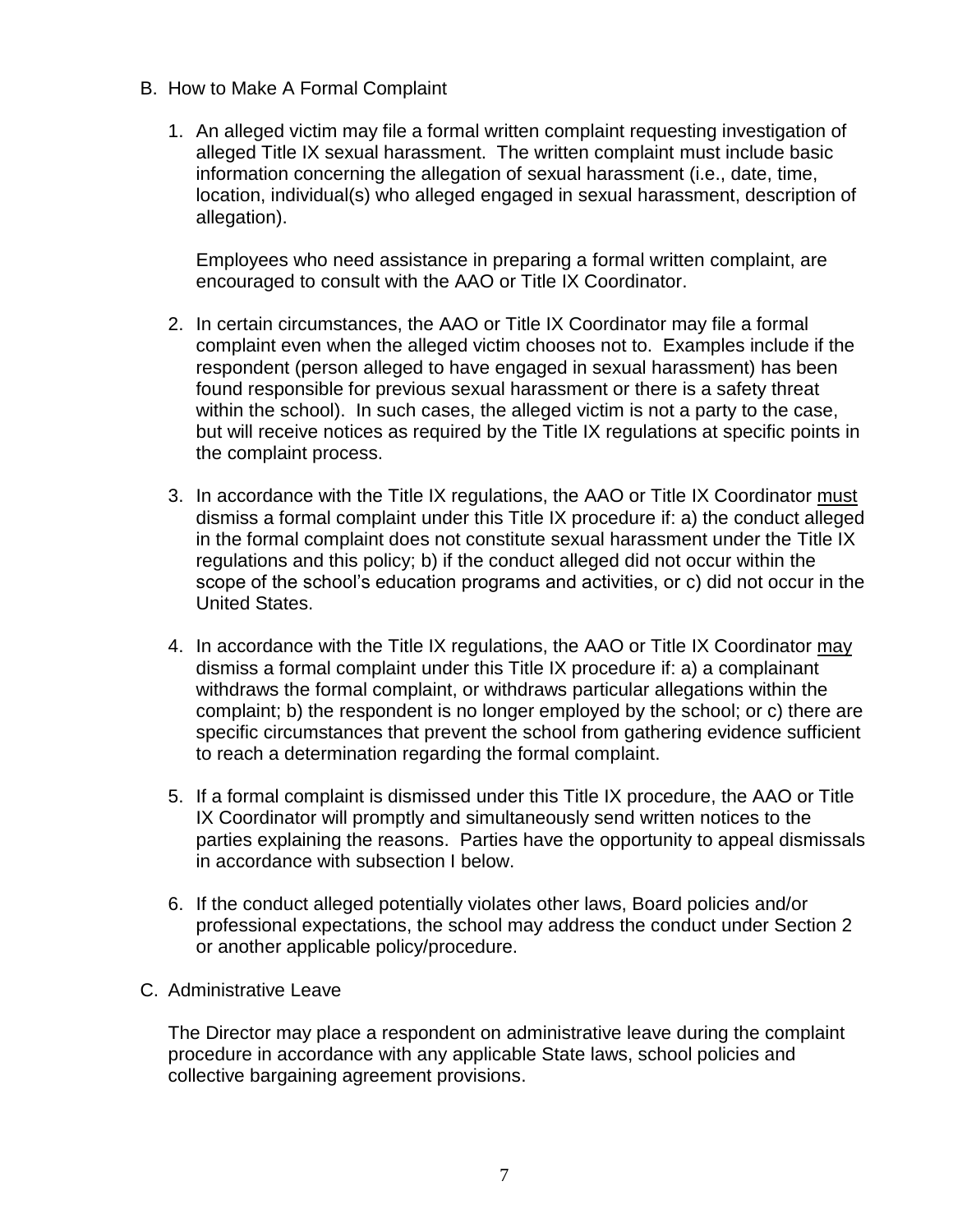- 1. Any decision to place an employee on administrative leave shall be made in compliance with any applicable disability laws, including Section 504 of the Rehabilitation Act and the Americans with Disabilities Act.
- D. Notice to Parties of Formal Complaint
	- 1. The Title IX Coordinator will provide to the parties written notice of the formal complaint and allegations of sexual harassment potentially constituting prohibited conduct under the Title IX regulations and this procedure. The notice will include:
		- Notice regarding the complaint procedure and the availability of an informal resolution process;
		- Sufficient details known at the time (including identities of parties, if known; the conduct alleged; and the date and location of the alleged incident, if known), with sufficient time to prepare before any initial interview (not less than five business days);
		- As required by the Title IX regulations, a statement that the respondent is presumed not responsible for the alleged conduct and that a determination of responsibility will be made at the conclusion of the complaint); and that the parties may inspect and review evidence;
		- Notice that the parties may each have an advisor of their choice (who may be an attorney), and that the parties may inspect and review evidence;
		- Notice that knowingly making false statements or submitting false information during the complaint procedure is prohibited and may result in disciplinary action; and
		- Notice of the name of the investigator, with sufficient time (no less than three business days) to raise concerns of conflict of interest or bias.
	- 2. If additional allegations become known at a later time, notice of the additional allegations with be provided to the parties.
	- 3. The AAO or Title IX Coordinator will discuss supportive measures with each party and implement such measures as appropriate.
- E. Informal Resolution Process

After a formal complaint has been filed, and if the AAO or Title IX Coordinator believes the circumstances are appropriate, the AAO or Title IX Coordinator may offer the parties the opportunity to participate in an informal resolution process to resolve the complaint without completing the investigation and determination process. Informal resolutions cannot be used to resolve a formal complaint where a student is the complainant and the respondent is an employee.

Informal resolutions can take many forms, depending on the particular case. Examples include, but are not limited to, facilitated discussions between the parties; restorative justice; acknowledgment of responsibility by a respondent; apologies; disciplinary actions against a respondent or a requirement to engage in specific services; or supportive measures. Both parties must voluntarily agree in writing to participate in an informal resolution process, and either party can withdraw from the process at any time. The Director must agree to the terms of any informal resolution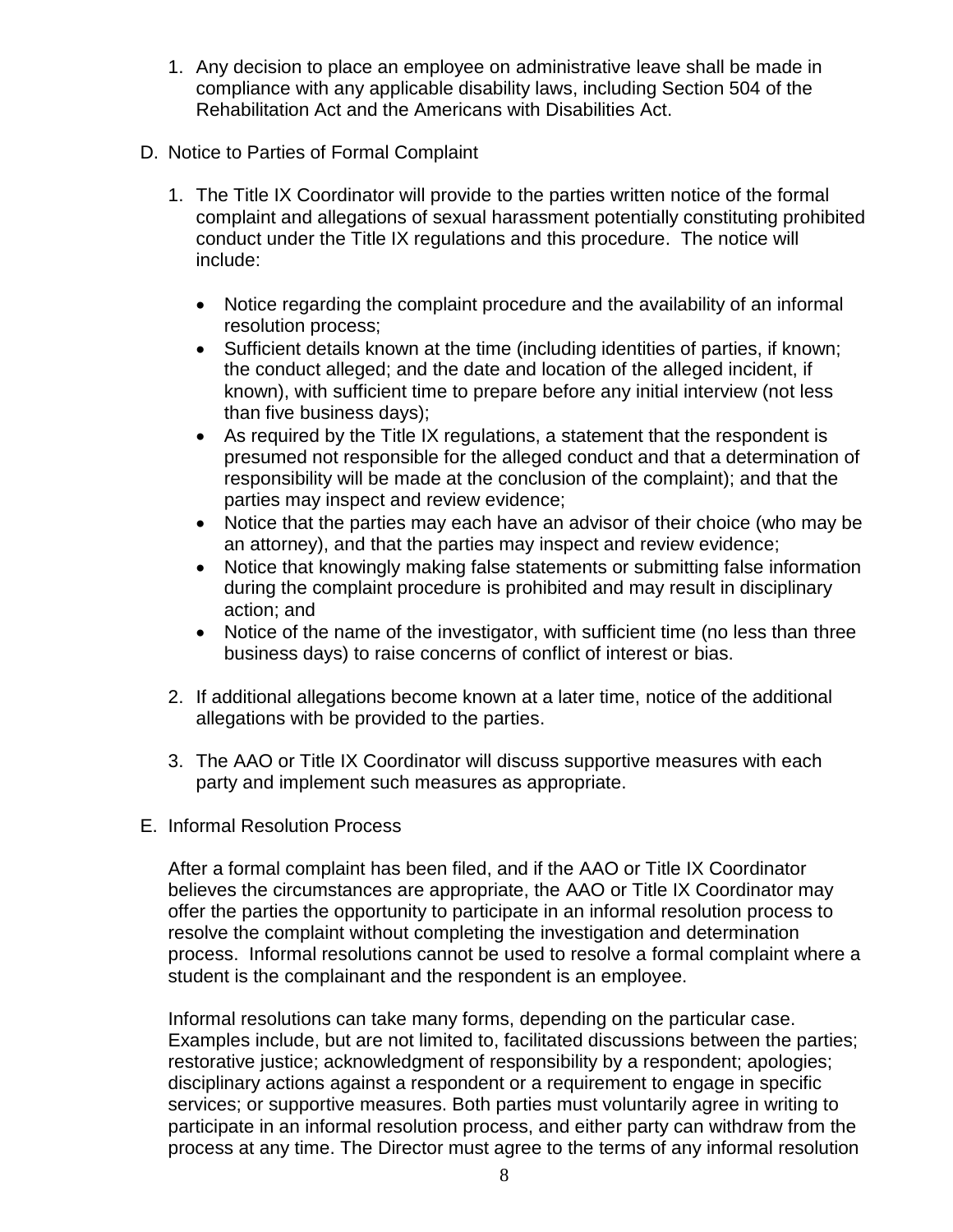reached between the parties. If an informal resolution agreement is reached, it must be signed by both parties and the school. Any such signed agreement is final and binding according to its terms.

If an informal resolution process does not resolve the formal complaint, nothing from the informal resolution process may be considered as evidence in the subsequent investigation or determination.

- F. Investigation
	- 1. The complaint will be investigated by a trained internal or external individual designated by the Director and AAO or Title IX Coordinator. Any complaint about an employee who holds a supervisory position shall be investigated by a person who is not subject to that supervisor's authority. Any complaint about the Director should be submitted to the Chair of the Board, who should consult with legal counsel concerning the handling and investigation of the complaint.
	- 2. The investigator shall consult with the AAO or Title IX Coordinator as agreed during the investigation process.
	- 3. If the complaint is against an employee of the school, rights conferred under an applicable collective bargaining agreement shall be applied, to the extent they do not conflict with the Title IX regulatory requirements.
	- 4. Privacy rights of all parties to the complaint shall be maintained in accordance with applicable state and federal laws.
	- 5. The investigator will:
		- a. Meet with each party after they have received appropriate notice of any meeting and its purpose, with sufficient time to prepare.
		- b. Allow parties to have their advisor at all meetings related to the complaint, although advisors may not speak on behalf of a party or interfere with the process.
		- c. Allow parties a reasonable opportunity to identify witnesses and submit favorable and unfavorable evidence.
		- d. Interview witnesses and conduct such other activities that will assist in ascertaining facts (site visits, review of documents, etc.).
		- e. Consider evidence that is relevant and directly related to the allegations in the formal complaint.
		- f. During the course of the investigation, provide both parties with an equal opportunity to inspect and review any evidence that is obtained in the investigation that is directly related to the allegations in the formal complaint (including evidence which the school does not intend to rely upon in reaching a determination of responsibility), and favorable and unfavorable evidence.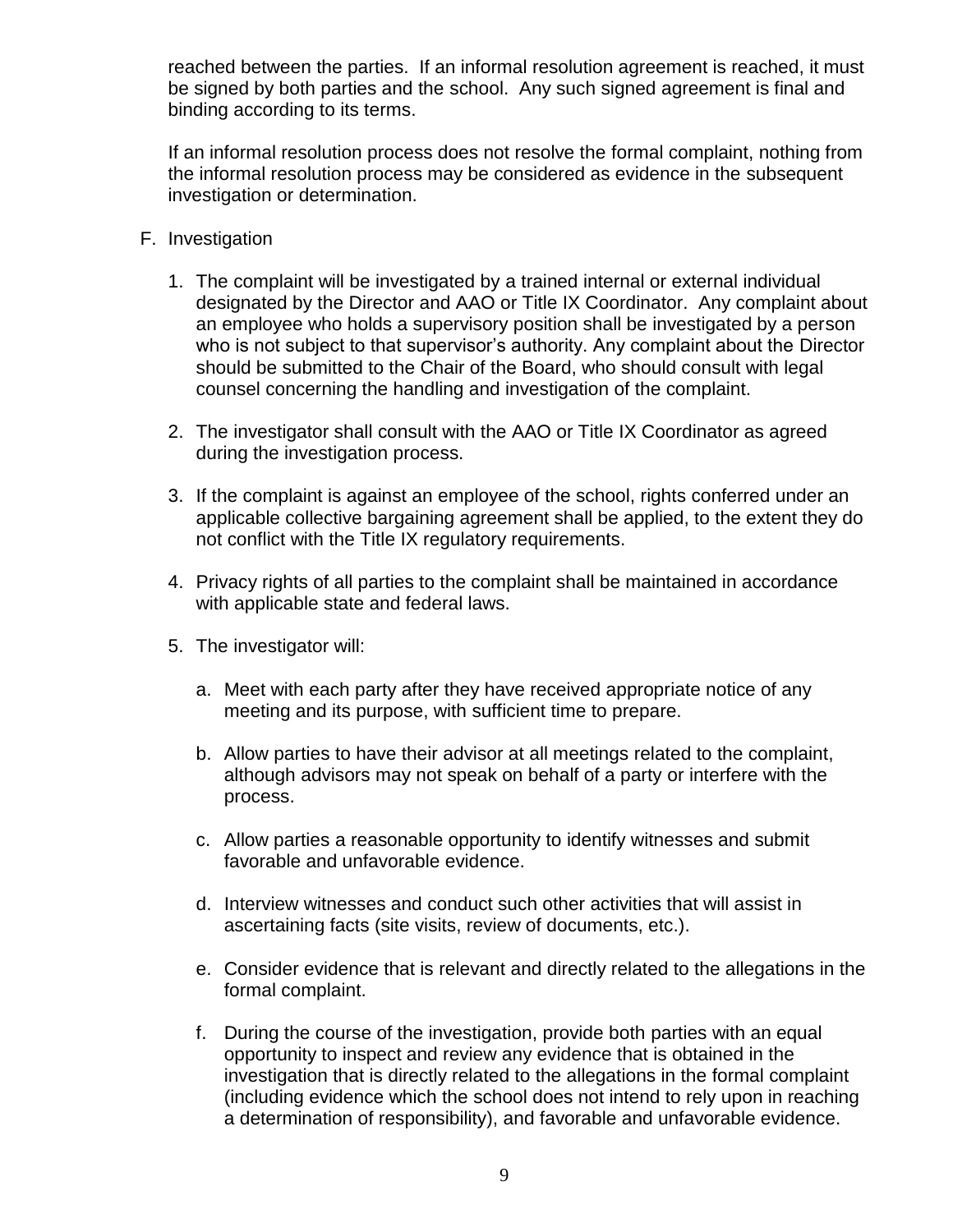- g. Prior to completion of the investigation report, provide each party and advisor (if any) the evidence subject to inspection and review, and provide the parties with ten business days to submit a written response.
- h. Consider the parties' written responses to the evidence prior to completing the investigation report.
- i. Create an investigative report that fairly summarizes relevant evidence and send the report to the parties and advisors (if any), for their review and written responses within ten business days of receipt.
- j. After receipt of the parties' written responses (if any), forward the investigation report and party responses to the assigned decision maker.
- 6. The investigation shall be concluded within 40 business days if practicable. Reasonable extension of time for good reason shall be allowed.
- G. Determination of Responsibility
	- 1. The decision maker shall provide the parties with the opportunity to submit written, relevant questions that the party wants asked of another party or witness within five business days of when the decision maker received the investigation report and party responses.
		- a. The decision maker shall explain to a party proposing questions if the decision maker excludes a question as not relevant.
	- 2. Each party shall be provided the opportunity to review the responses of another party and/or witness, and to ask limited written follow-up questions within five business days of receiving the answers.
	- 3. Each party will receive a copy of the responses to any follow-up questions.
	- 4. The decision maker shall review the investigation report, the parties' responses and other relevant materials, applying the preponderance of the evidence standard ("more likely than not").
	- 5. The decision maker shall issue a written determination, which shall include the following:
		- a. Identification of all the allegations potentially constituting sexual harassment as defined in the Title IX regulations and this policy;
		- b. A description of the procedural steps taken from receipt of the formal complaint through the determination, including notifications to the parties, interviews with parties and witnesses, site visits, methods used to gather other evidence, and meetings held;
		- c. A determination regarding responsibility as to each allegation and findings of fact supporting the determinations;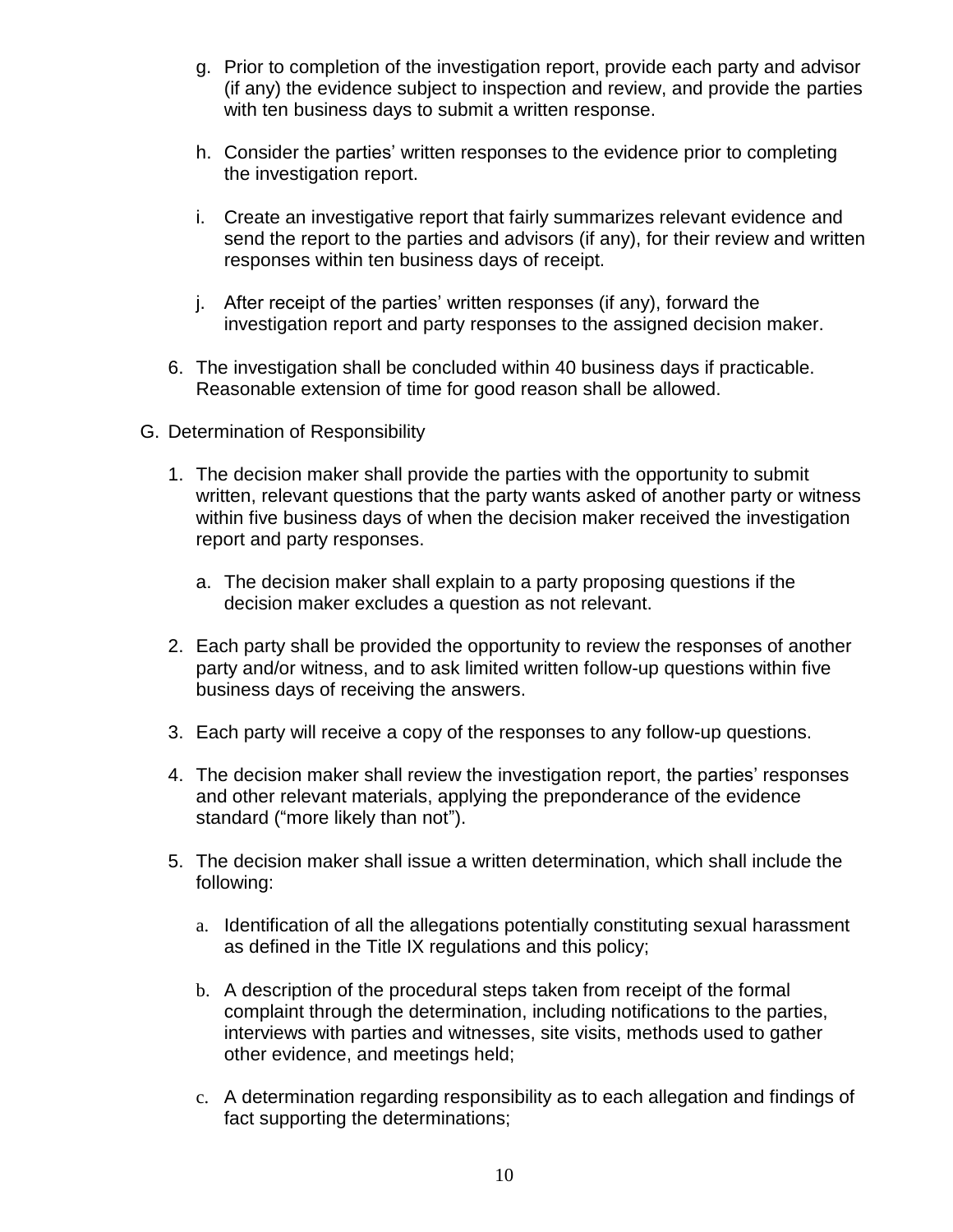- d. A statement of, and rationale for, the result as to each allegation, including a determination regarding responsibility, any disciplinary sanctions the school imposes on the respondent, and whether remedies designed to restore or preserve equal access to the school's programs and activities will be provided to the complainant;
- e. The school's appeal procedure and permissible bases for the parties to appeal the determination.
- 6. The written determination shall be provided to the parties simultaneously. The determination concerning responsibility becomes final either on the date that the school provides the parties with the written determination of the results of the appeal, if an appeal is filed, or if an appeal is not filed, the date on which the appeal would no longer be considered timely.
- H. Remedies, Discipline and Other Actions
	- 1. Remedies

Remedies are measures used to ensure that the complainant has equal access to the school's education programs and activities following the decision maker's determination. Such remedies may include supportive measures, and may include other appropriate measures, depending upon the determination and the needs of the complainant. The Title IX Coordinator is responsible for implementing remedies and providing any needed assistance to the Complainant.

2. Discipline and Other Actions

The following are examples of the types of disciplinary actions that may be imposed on an employee when there is a determination that they are responsible for one or more violations involving sexual harassment:

- Written warning.
- Probation.
- Demotion.
- Suspension without pay.
- Discharge.

The following are examples of other types of actions that may be imposed on an employee when there is a determination of responsibility:

- Performance improvement plan.
- **•** Counseling.
- Training.
- Loss of leadership/stipend position.
- I. Appeals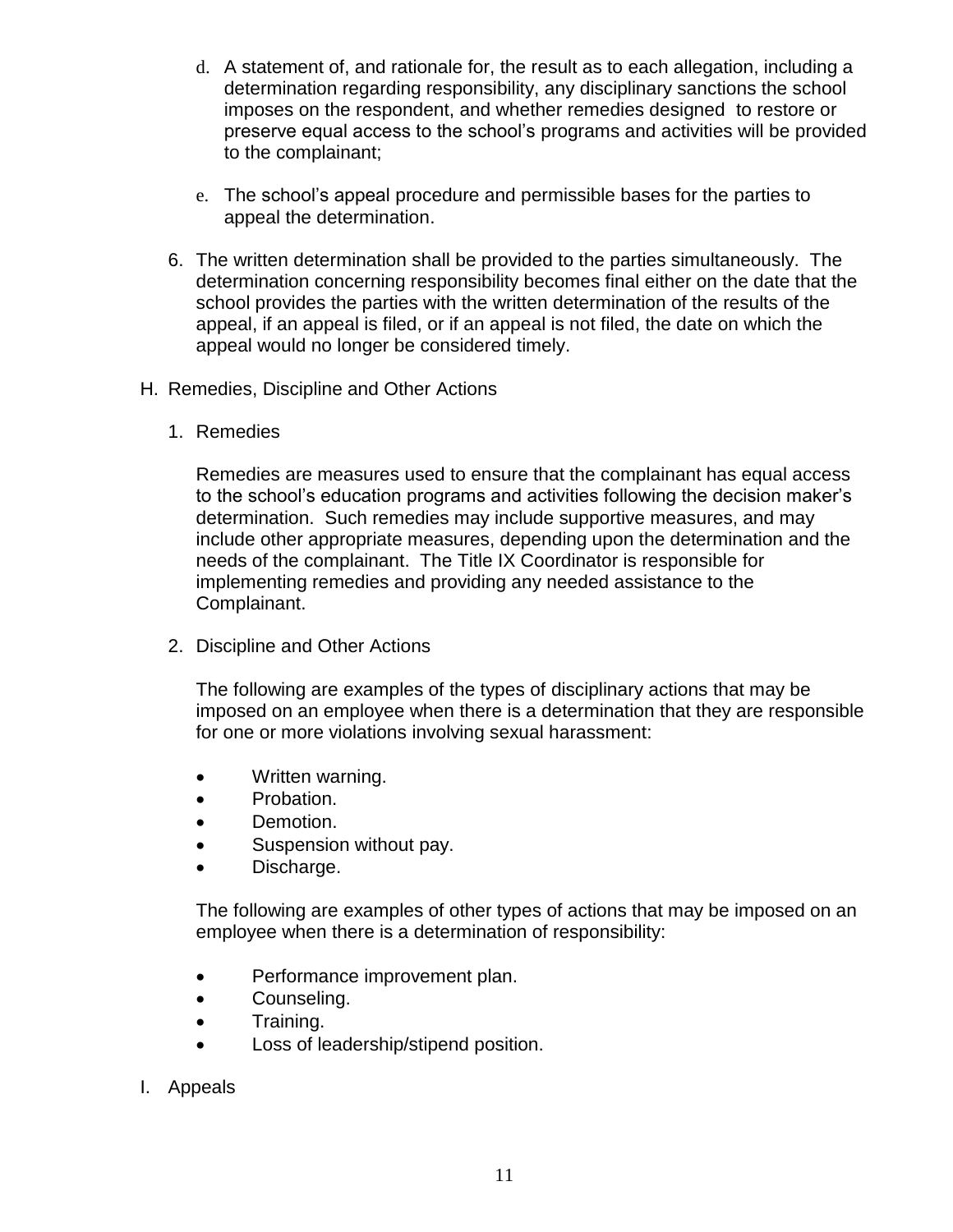The parties have the opportunity to appeal a determination regarding responsibility, and from dismissals of formal complaints. Under the Title IX regulations, appeals are allowed on the following grounds:

- 1. A procedural irregularity that affected the outcome of the matter;
- 2. New evidence that was not reasonably available at the time the determination regarding responsibility or dismissal of the formal complaint was made, that could affect the outcome of the matter; or
- 3. The Title IX Coordinator, investigator, or decision maker had a conflict of interest or bias for or against complainants or respondents generally, or the individual complainant or respondent that affected the outcome of the matter.

An appeal must be filed in writing within five business days of receiving the determination, stating the grounds for the appeal and including any relevant documentation in support of the appeal. Appeals submitted after this deadline are not timely and shall not be considered.

- 1. Appeals must be filed with the Director, who will consider the appeal.
- 2. The Director shall conduct an impartial review of the appeal, including consideration of the written record of the matter, and may consult with legal counsel or other school officials in making their decision.
- 3. The Director shall issue a written decision describing the result of the appeal and rationale for the result, and provide the written decision simultaneously to the parties. The decision will either deny the appeal; grant the appeal and remand to the decision maker for further consideration; or grant the appeal by revising the disciplinary action(s).
- J. Records

Records in connection with sexual harassment reports and the complaint process shall be maintained for a minimum of seven years.

|  | Legal References: Title IX of the Education Amendments of 1972 (20 U.S.C. § 1681 et             |
|--|-------------------------------------------------------------------------------------------------|
|  | seq.); 34 C.F.R. Part 106                                                                       |
|  | Clery Act (20 U.S.C. $\S1092(f)(6)(A)(v)$ - definition of sexual assault)                       |
|  | Violence Against Women Act (34 U.S.C. § 1092(f)(6)(A)(v) –                                      |
|  | definition of sexual assault; 34 U.S.C. $\S$ 12291(a)(10) – dating                              |
|  | violence; 34 U.S.C. $\S$ 12291(a)(3) – definition of stalking; 34                               |
|  | U.S.C. $\S$ 12291(a)(8) – definition of domestic violence)                                      |
|  | Title VI of the Civil Rights Act of 1964 (42 U.S.C. § 2000d)                                    |
|  | Americans with Disabilities Act (42 U.S.C § 12101 et seq.), as                                  |
|  | amended                                                                                         |
|  | Section 504 of the Rehabilitation Act of 1973 (Section 504) (29                                 |
|  | U.S.C. $\S$ 794 et seq.), as amended                                                            |
|  | Title VII of the Civil Rights Act of 1964 (42 U.S.C. § 2000e, et. seq.;<br>29 C.F.R. § 1604.11) |
|  | Age Discrimination in Employment Act (29 U.S.C. § 623 et seq.)                                  |
|  |                                                                                                 |